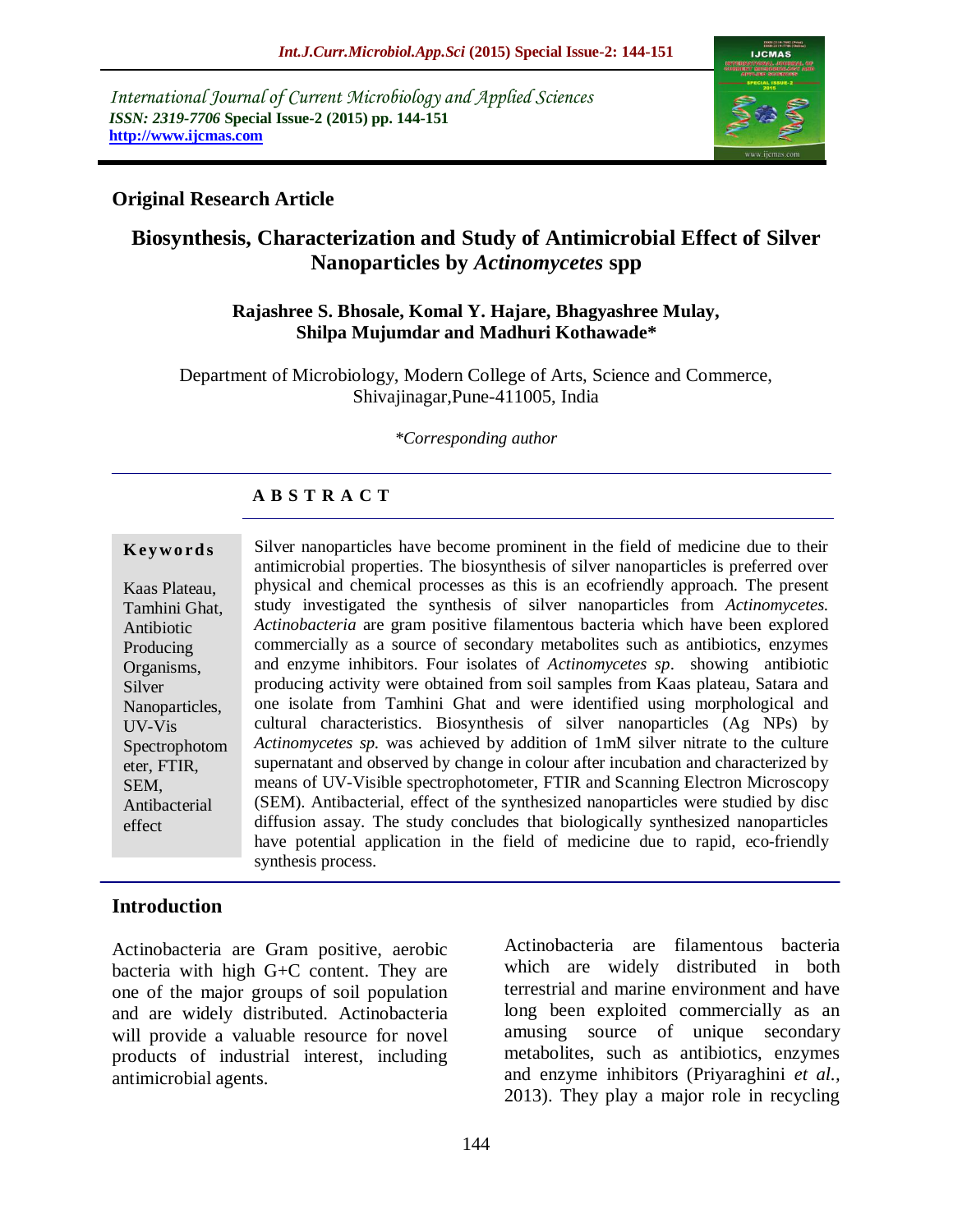of organic matter, production of novel pharmaceuticals, nutritional materials, cosmetics, enzymes, antitumor agents, enzyme inhibitors, immune modifiers and vitamins. Specifically, compared with bacteria, fungi and *Actinomycetes* are known to secrete much higher amounts of proteins, there by significantly increasing the productivity of this biosynthetic approach. In addition, *Actinomycetes* are classified as prokaryotes and can be manipulated genetically without much difficulty in the future in order to achieve better control over size and polydispersity of the nanoparticles (Dattu Singh *et al.,* 2014).

Nanotechnology is enabling technology that deals with nanometer sized object. A nanoparticle is microscopic particle with 10 to 1000 nm in diameter (Sohail Yasin *et al.,* 2013). There are various categories of metallic nanoparticles including silver, gold, alloy and other metal nanoparticle (Dattu Singh *et al.,* 2014).

In recent years Nanotechnology has been an area of intense scientific research, due to a wide variety of potential application in biomedical, optical and electronic field and has made tremendous progress and gained a lot of attention for developing nanosized materials showing novel properties different from their macroscopic counterparts.

These novel properties are often associated with the increased surface to volume ratio. Of the different metallic nanoparticles Silver nanoparticles are widely studied owing to their many applications. The conventional chemical and physical method of synthesis of nanoparticles raises concerns for negative impact on the environment. This has created a lot of interest in 'Green Nanotechnology (Devina Merin *et al.,* 2010).

Efforts are been made to investigate environmentally benign materials for

synthesis of nanoparticles like plant extracts (Udaya Prakash *et al.,* 2014), bacteria (Dattu Singh *et al.,* 2014; Priyaraghini *et al.,* 2013) and fungi, etc.

Many microorganisms are known to produce nanocrystalline materials with novel properties. Of these, prokaryotic bacteria have been explored most for synthesis of nanoparticles by intracellular or extracellular mechanisms. The exact mechanisms of the synthesis of nanoparticles are still to be elucidated.

The present study investigates silver nanoparticle synthesis using *Actinomycetes spp*. isolated from Kass Plateau and Tamhini Ghat, Maharashtra, India and evaluation of antimicrobial and antidiabetic activities of the synthesized nanoparticles.

### **Materials and Methods**

## **Collection of samples**

The investigation was carried out on soil samples collected from Kaas Plateau and Tamhini Ghat, Maharashtra, India. The samples were collected and transported to lab in Polythene bags.

### **Isolation of** *Actinomycetes spp.*

The *Actinomycetes* were isolated by serial dilution and plating of aliquots on CSA plates. 1 gm of soil sample was added to glass test tube containing 10 ml sterile saline. Serial dilution of that sample were done from  $10^{-2}$  to  $10^{-6}$ .

0.1 ml of each aliquot of dilutions was spread on CSA plate. The plates were incubated as  $37^{\circ}$ C for 24 h. colonies were selected and maintained on CSA plates.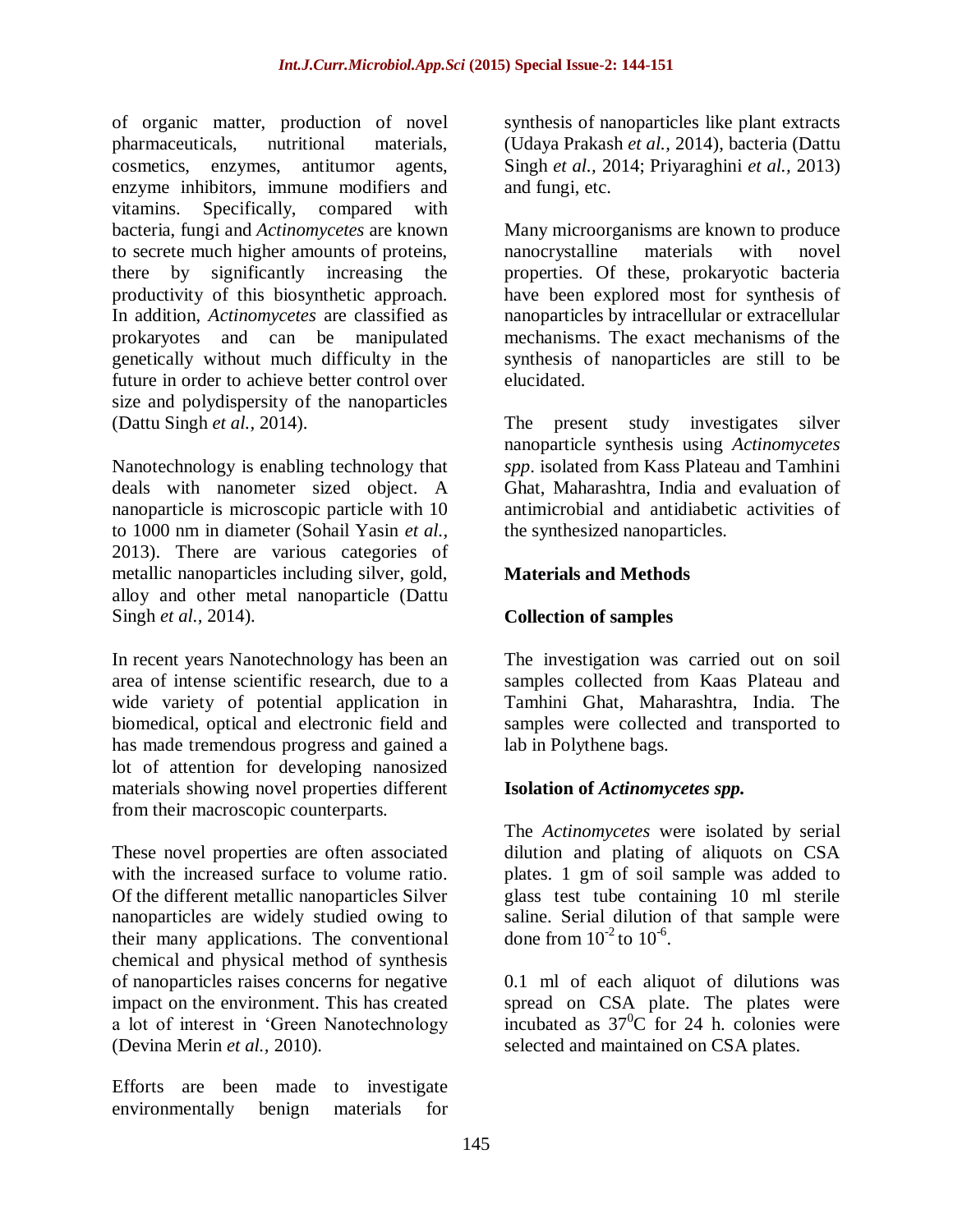#### **Morphological characterization of bacterial isolate**

Morphological characterization was done by slide culture technique. The isolate was determined by using Bergey's Manual of Determinative Bacteriology,  $9<sup>th</sup>$  edition (Holt, 1994).

### **Synthesis of silver nanoparticles**

The organism was inoculated into sterile LB and incubated at 37ºC on closed rotary shaker at 100 rpm for 72 hrs. After incubation broth was centrifuged at 7500 rpm for 15 min. The pellet and supernatant were collected separately in different test tubes. 10 ml of 1mM silver nitrate  $(AgNO<sub>3</sub>)$ was added into 50 ml of culture supernatant. Two controls were kept as sterile LB, supernatant without AgNO<sub>3</sub> (Abdeen *et al.*, 2014).

#### **Characterization of silver nanoparticles**

#### **UV-Vis spectroscopy**

The bio reduction of silver ions was monitored by visual observation of colour change to dark brown band further was confirmed by sharp peaks shown by the absorption spectrum of this solution and recorded by using UV-Vis spectrophotometer. A small aliquot of sample was taken in a quartz cuvette and observed for wavelength scanning between 200-800 nm. The UV-Vis spectrum of silver nanoparticles was obtained by using BioEra's UV-Visible spectrophotometer. Sterile Luria broth was used as reference (Dattu Singh *et al.,* 2014).

#### **FTIR analysis of silver nanoparticles**

The silver nanoparticles were subjected to Infrared spectroscopy (FT-IR 8400, Shimadzu) in KBR pellet, in the 4000 to 400  $cm^{-1}$  spectral region at a resolution of 4  $cm^{-1}$ . The liquid sample was added in NaCl cuvettes (Abdeen *et al.,* 2014; Deepa *et al.,* 2013)

### **SEM analysis**

The liquid sample was air dried to obtain the SEM analysis of the nanoparticles. Air dried sample was subjected to Bruker AXS GmbH model D5005.

#### **Determination of Antibacterial effect**

The organisms selected for the present study were *Escherichia coli, Pseudomonas aeruginosa, Klebsiella pneumoniae* and *Bacillus* isolated from hospital environment. Pure cultures were maintained on sterile Luria agar slants by frequent subculturing, each organism was subcultured on fresh media prior to testing. Loopful of organism was inoculated in sterile Luria broth and incubated at  $37^0$  C for 24 hrs. These cultures were used as inoculums in the experiment.

The bactericidal effects of AgNPs on Gramnegative bacteria were studied. The antimicrobial effect of nanoparticles was investigated against three antibiotics (Rifampicin 25µg, Amoxicillin 25µg, Penicillin G 10 IU) using disc diffusion method. 0.1 ml of bacterial culture was spread on sterile Muller-Hinton agar plates.

The soaked and dried discs of 5mm diameter of Whatman filter paper no.1 were placed on seeded plates and gently pressed down to ensure contact (Priyaraghini *et al.,* 2013). Comparative susceptibility of Ag-NPs, AgNO3, Antibiotic, and Antibiotic combined with Ag-NPs was studied after incubation for 24hrs at  $37^{\circ}$ C. Zone of Inhibition was measured after incubation (Devika *et al.,* 2012).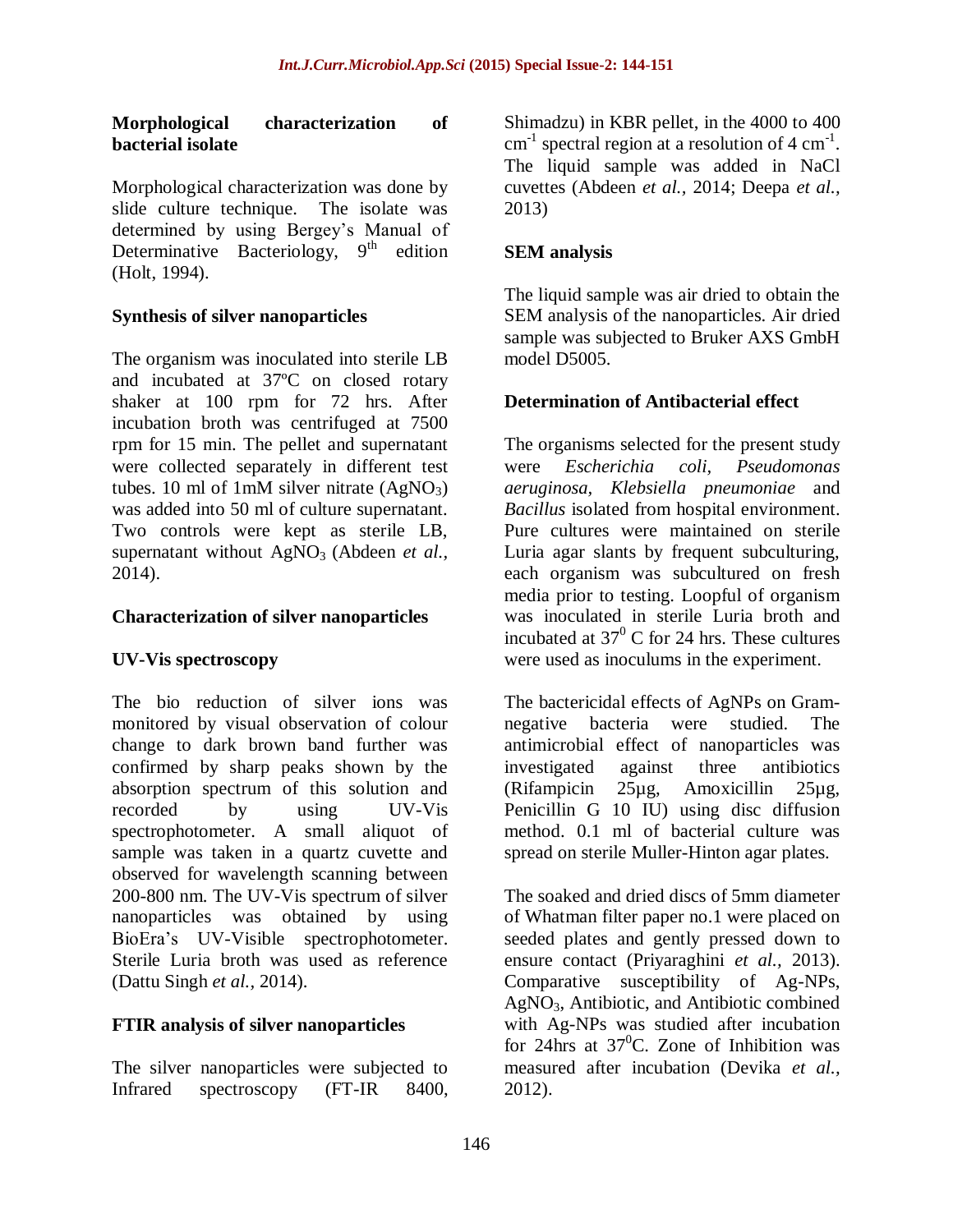#### **Results and Discussion**

#### **Isolation of** *Actinomycetes*

The *Actinomycetes spp*. was successfully isolated from soil sample (Figure 1).

#### **Characterization of isolated**  *Actinomycetes spp.*

The isolate (TG-1) characterized by slide culture technique by referring Bergey's Manual of Determinative Bacteriology  $9<sup>th</sup>$ Edition it may be Genus of *Streptomyces*. (Holt, 1994).

#### **Synthesis and characterisation of silver nanoparticle**

The synthesis of NPs was detected by observing the change in colour of reaction mixture from yellow to brown. The formation of brown colour can be taken as indication of synthesis of silver nanoparticles as it is known that silver nanoparticles appear brown colour in aqueous solutions due to surface Plasmon Resonance Effect.

In the present study culture supernatant incubated with  $AgNO<sub>3</sub>$  showed colour change while culture supernatant incubated without addition of  $AgNO<sub>3</sub>$  showed no change in colour. Thus NPs has been synthesized in sample and further taken for optical analysis (Figure 2).

#### **UV-Vis Spectroscopy**

Synthesis of Silver nanoparticles was confirmed by taking UV-Visible spectra of reaction mixture after regular time intervals at a range of 200nm-800nm.

The spectrum showed a peak at 400nm which is assigned to SPR effect of silver.

### **FTIR analysis**

Further characterization of nanoparticles was done by FTIR to identify possible interaction of biomolecules with silver nanoparticles.FTIR provides the information about functional groups present in the sample which is responsible for the transformation of  $AgNO<sub>3</sub>$  from simple inorganic to 3 elemental silver. The FTIR studies showed sharp absorption peaks located at  $1636.3 \text{cm}^{-1}$  and  $3358 \text{cm}^{-1}$ .

The peak appeared at  $3358 \text{ cm}^{-1}$  shows that the stretching of bonded hydroxyl (-OH) group and H-bonded. It is the characteristics of N-H stretching in primary/secondary amines. The band seen at  $1636.3 \text{ cm}^{-1}$  is characteristics of -C=O carbonyl groups and -C=C- stretching (Figure 3).

### **SEM analysis**

The scanning electron micrograph of the silver nanoparticles synthesized after treatment of 1mM silver nitrate solution with aqueous filtrate for 72 hrs, which clearly shows surface deposited silver nanoparticles. The silver nanoparticles synthesized by isolates are irregular in shape (Figure 4).

#### **Antibacterial effect**

Antibacterial effect of nanoparticles and antibiotics was evaluated by disc diffusion assay against known human pathogens. The zone of inhibition showed by antibiotics with NPs was relatively larger than the alone antibiotics and NPs. This shows a possibility of synergistic action of nanoparticles and antibiotics (Table 1).

In the present study isolates of *Actinomycetes* were obtained from Tamhini Ghat, Maharashtra, India. Devina Merin *et*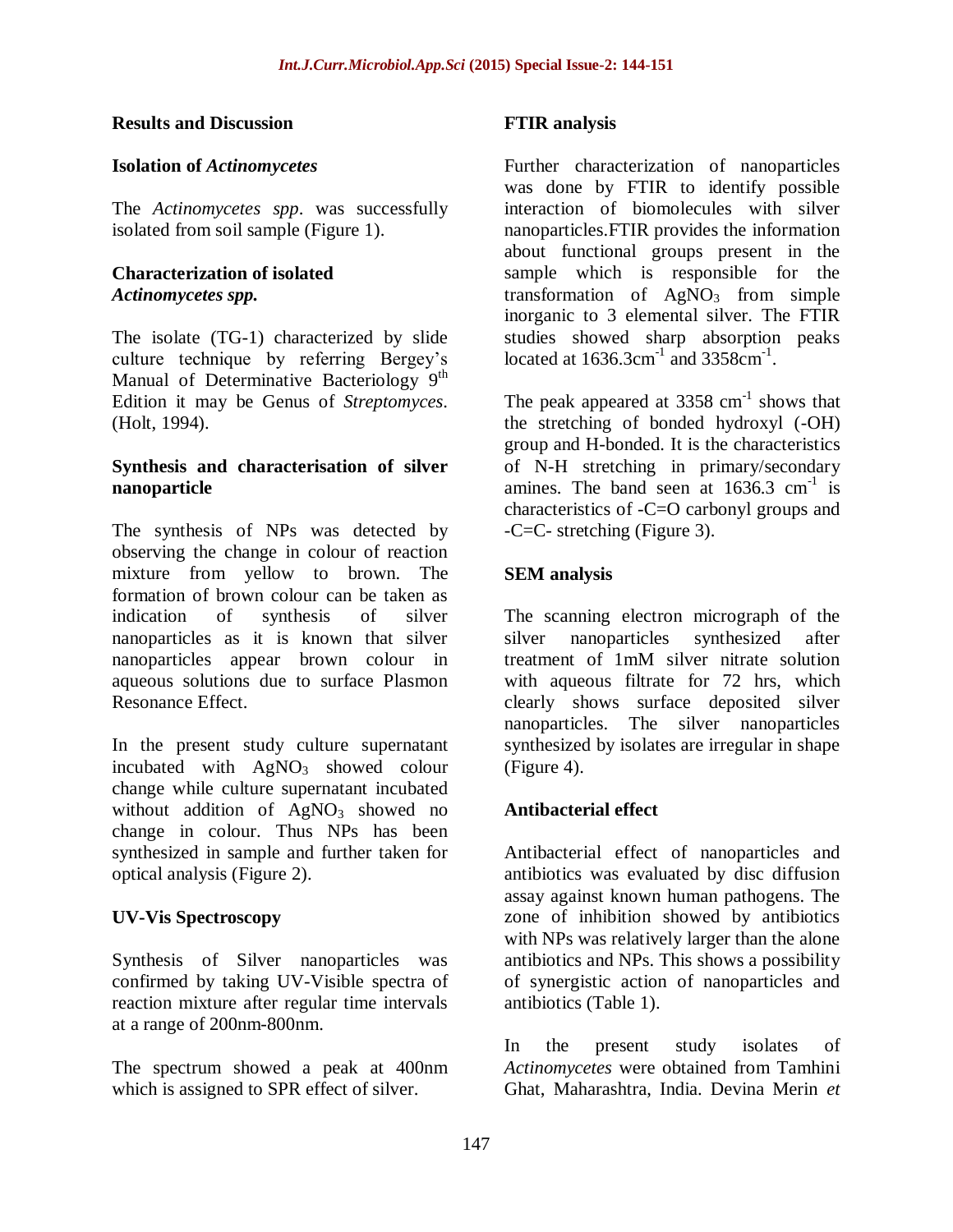*al.* (2010) reported that upon addition of  $Ag^+$ ions into the cell free culture in the dark, samples changed the colour from almost colourless to dark brown with intensity increasing during the period of incubation. It showed no colour change of the cell filtrate when incubated in the same condition. The appearance of a yellowish brown colour in solution was a clear indication of the formation of silver nanoparticles in the reaction mixture. A characteristic surface Plasmon absorption peak at 420 nm was observed at 24 hrs which are similar to our study.

The mechanism involved in formation of metallic nanoparticles may have developed for survival or resistance to metals. Some bacteria reduce metal oxides by producing and secreting small, diffusible redox compounds that can serve as electron shuttle between the microbes and the ion substrate. Though the exact mechanism of silver nanoparticle synthesis is not elucidated it is hypothesized that NADH dependent nitrate reductase enzyme plays an important part in extracellular synthesis of nanoparticles. Nanoparticles were synthesised when supernatant was allowed to react with silver nitrate. This indicates that *Actinomycetes spp* might secrete some extracellular protein or enzyme which is responsible for reduction of Ag ions. The bioreduction of silver from ionic to native form is indicated by change in colour. This change in colour is due to the surface plasmon resonance (SPR) phenomena. The electron cloud at nanometer dimension can oscillate on the surface of the particles and absorb electromagnetic radiation at particular energy. The resonance developed is known as surface plasmon resonance (Smitha *et al.,* 2008).

Similar studies on green synthesis of nanoparticles use UV-Vis spectroscopy, FTIR, and Electron microscopy for characterization of nanoparticles. UV-Vis spectroscopy analysis in present study showed peak at 400nm which is concurrent with SPR of silver. This indicates formation of silver nanoparticles.

Balaji *et al.* (2009) reported FTIR spectroscopic studies on silver nanoparticles obtained from the fungus, *Cladosporium cladosporioides*. Their study confirmed that the carbonyl groups from the amino acid residues and peptides of protein have strong ability to bind silver. The proteins could possibly form a coat covering the metal nanoparticles to prevent their agglomeration and aid in its stabilization in the medium. Hence biological molecules could possibly function in the formation and stabilization of the silver nanoparticles in aqueous medium.

Devika *et al.* (2012) reported that scanning electron microscope surface morphology image showed relatively spherical shape nanoparticles formed with the diameter range 40-50 nm. Deepa *et al.* (2013) reported SEM micrograph of silver nanoparticles synthesized from marine *Actinomycetes*, taken at different magnifications shows size of nanoparticles ranging from 20-30nm. In this current study SEM image showed biosynthesized silver nanoparticles are irregular shape.

The antimicrobial activity of synthesized nanoparticles was investigated against various known pathogens and fungi. The study concluded that nanoparticles showed variable effectiveness against different species of bacteria and exhibited no effect against fungi. Highest inhibition zone was observed against *Pseudomonas aeruginosa* when compared against other Gram negative bacteria. When silver nanoparticles were combined with antibiotic Amoxicillin the effectiveness increased.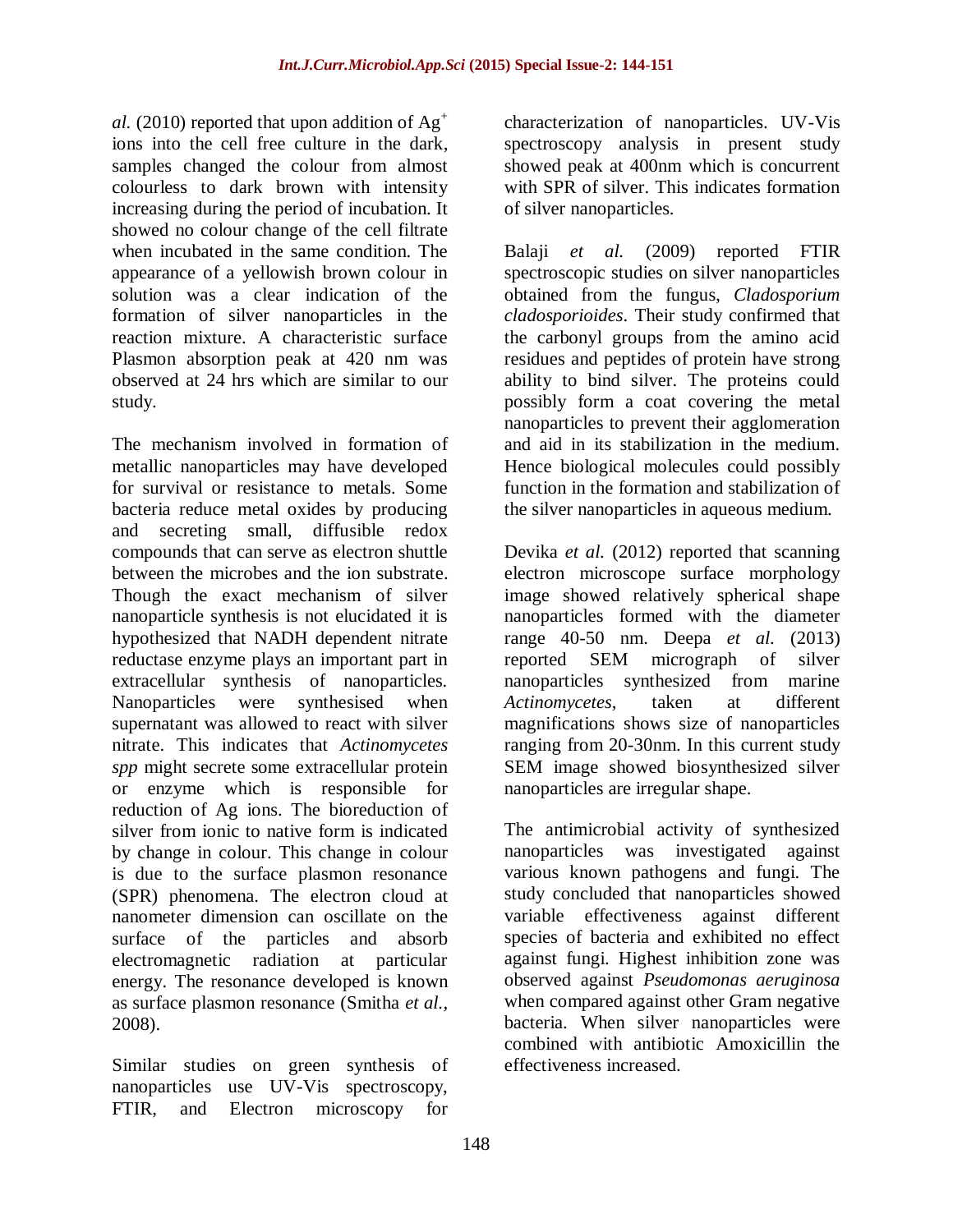|                             | Organism                  | <b>Name</b>       | of Zone of diameter in mm |               |               |            |
|-----------------------------|---------------------------|-------------------|---------------------------|---------------|---------------|------------|
| <b>Study</b>                |                           | <b>Antibiotic</b> | Silver                    | Nanoparticles | Nanoparticles | Antibiotic |
| No.                         |                           |                   | nitrate                   | + Antibiotic  |               |            |
|                             |                           | Penicillin G      | 6                         | 10            | 8.5           | 8          |
|                             |                           | Rifampicin        | 6.5                       | 8.5           | 9             | 9          |
|                             | Escherichia               | Amoxicillin       | 9                         | 9.5           | 9             | 8.5        |
|                             | coli                      |                   |                           |               |               |            |
|                             |                           | Penicillin G      | 7.5                       | 7             | 6.5           | 6          |
|                             |                           | Rifampicin        | 7.5                       | 8             | 6             | 9          |
|                             | Klebsiella                | Amoxicillin       | 6                         | Irregular     | 9             | 7.5        |
| $\mathcal{D}_{\mathcal{L}}$ | pneumoniae                |                   |                           | zone          |               |            |
|                             |                           | Penicillin G      | 6.5                       | 11.5          | 6.5           | 11         |
|                             |                           | Rifampicin        | 6.5                       | 13.5          | 7.5           | 20         |
|                             |                           | Amoxicillin       | 10                        | 17.5          | 7.5           | 6.5        |
| 3                           | Pseudomonas<br>aeruginosa |                   |                           |               |               |            |

**Table.1** Antibacterial effect of silver nanoparticles against Gram negative pathogenic bacteria

**Figure.1** Isolated colonies of *Actinomycetes spp.*



**Figure.2** Synthesis of silver nanoparticles of *Actinomycetes spp.* treated with AgNO3. (a) Supernatant without  $AgNO<sub>3</sub>$ , (b) formation of AgNPs

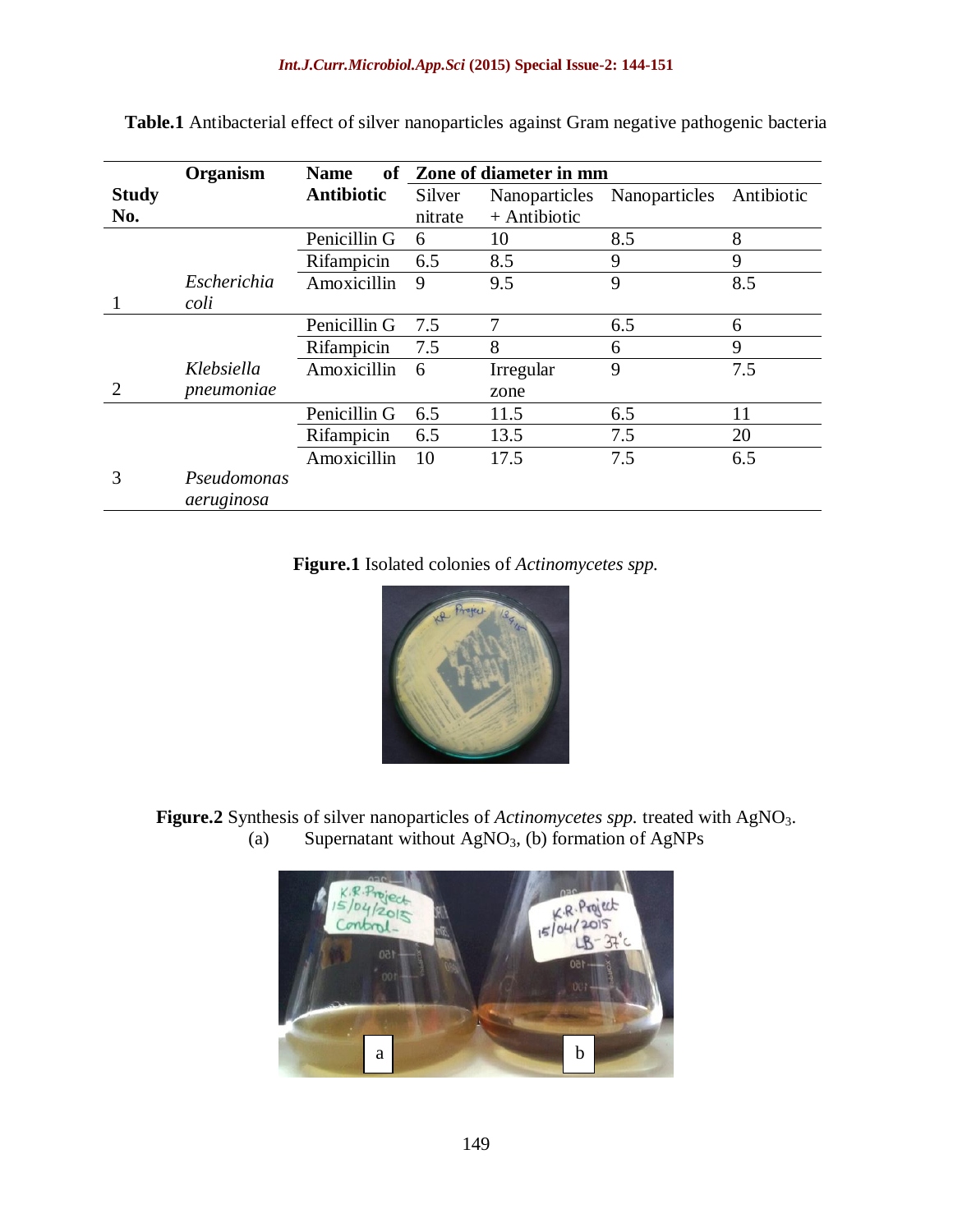**Figure.3** FTIR spectra of Ag NPs synthesized from *Actinomycetes spp.*



**Silver Nanoparticles (%T)**





**SEM Analysis**

These studies suggest that the synthesized nanoparticles are effective against Gram negative organisms and can be explored as carriers. The similar study was carried out by Devika *et al.* (2012) and they got similar results. So the nanoparticles and antibiotics

acts synergistically against Gram negative organisms.

The present study deals with green synthesis of nanoparticles using *Actinomycetes sp*. and